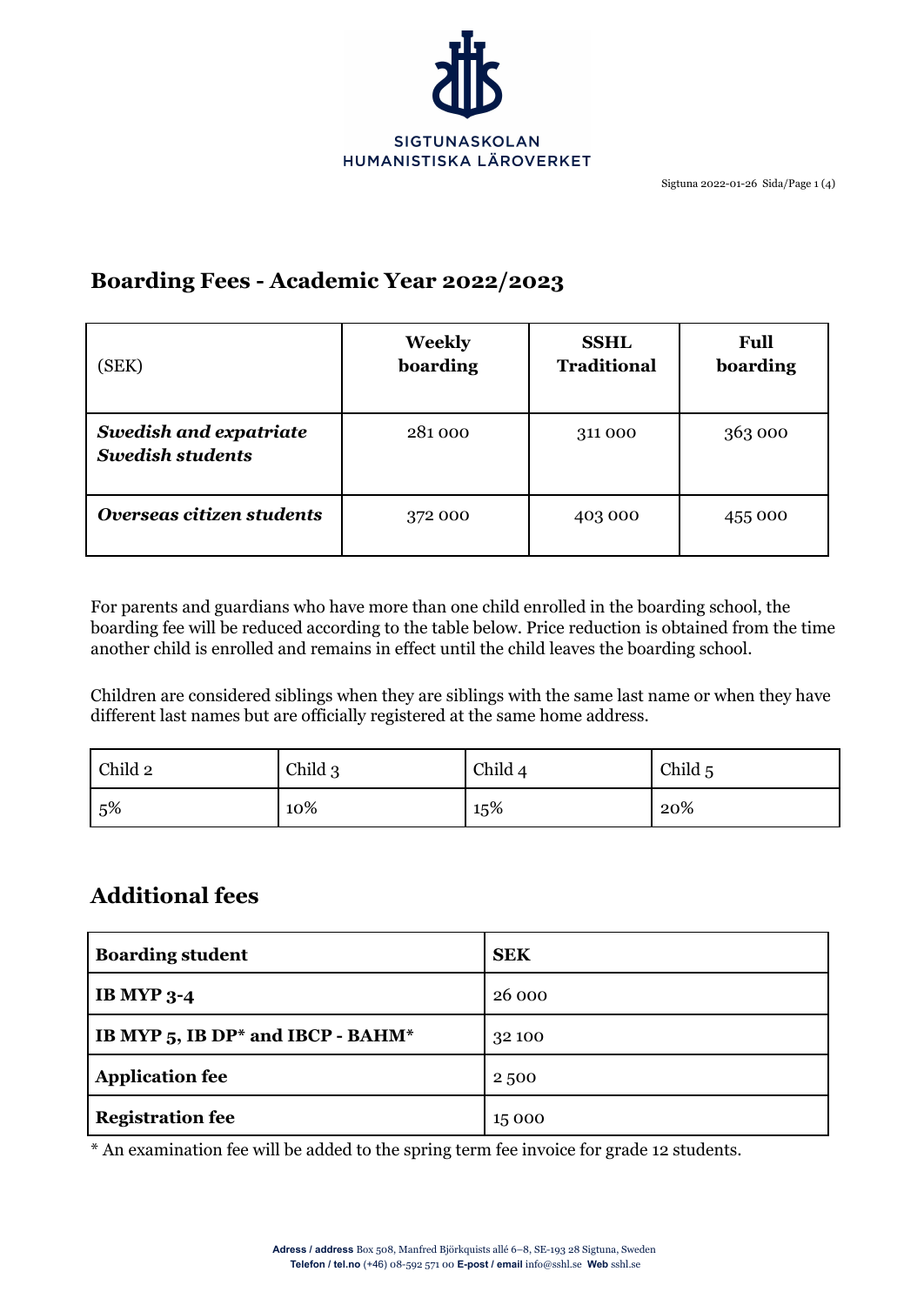

Sigtuna 2022-01-26 Sida/Page 2 (4)

## **OTHER FEES AND CONDITIONS**

## **Application fee**

A boarding application fee of SEK 2 500 is payable at the time the application is sent in and should be paid to bankgiro 142-9000.

If payment is made from overseas, use SSHL's IBAN number: SE25 5000 0000 0525 0101 6629 Skandinaviska Enskilda Banken AB (publ), 106 40 Stockholm. SWIFT/BIC address: ESSESESS.

Enrolments cannot be processed until the registration fee is paid. The fee is non-refundable.

## **Registration fee**

A registration fee of SEK 15 000 is to be paid within a month after admission has been granted. The fee covers start-up costs for your child to become a boarder at SSHL, including administrative costs, school uniform and other items.

Payment is made to bankgiro 142-9000. If payment is made from overseas, use the SSHL's IBAN account number: SE25 5000 0000 0525 0101 6629 Skandinaviska Enskilda Banken AB (publ), 106 40 Stockholm. SWIFT/BIC address: ESSESESS. Enrolments cannot be processed until the registration fee is paid. The fee is non-refundable.

# **Education grants for high school students**

The Swedish Board of Student Finance (CSN) awards grants in the form of study allowances and boarding supplements to high school students.

# **Study grants**

Study grants currently amount to SEK 1 250 per month and are payable from the age of 16 until the spring term of the year the student turns 20. A study grant is paid without an application process for Swedish citizens. Foreign citizens must apply for study grants every academic year and need to satisfy special conditions in order to be entitled to Swedish student finance. Different rules apply, depending on whether you are a citizen of a country within or outside the EU/EEA or Switzerland.

# **Boarding supplement**

A boarding supplement from CSN (Swedish Board of Student Finance) can be awarded to a student who is a Swedish citizen. Application forms are available from the school administration office and www.csn.se. Boarding supplements are applied for each year and are awarded principally in the following instances:

- a particular educational programme is unavailable in the student's home town
- the student has not been accepted for the target educational programme in his/her hometown
- the student's parents are overseas residents
- in the event of special circumstances.

Education grant applications are handled by the Swedish Board of Student Finance (Centrala Studiestödsnämnden CSN), www.csn.se.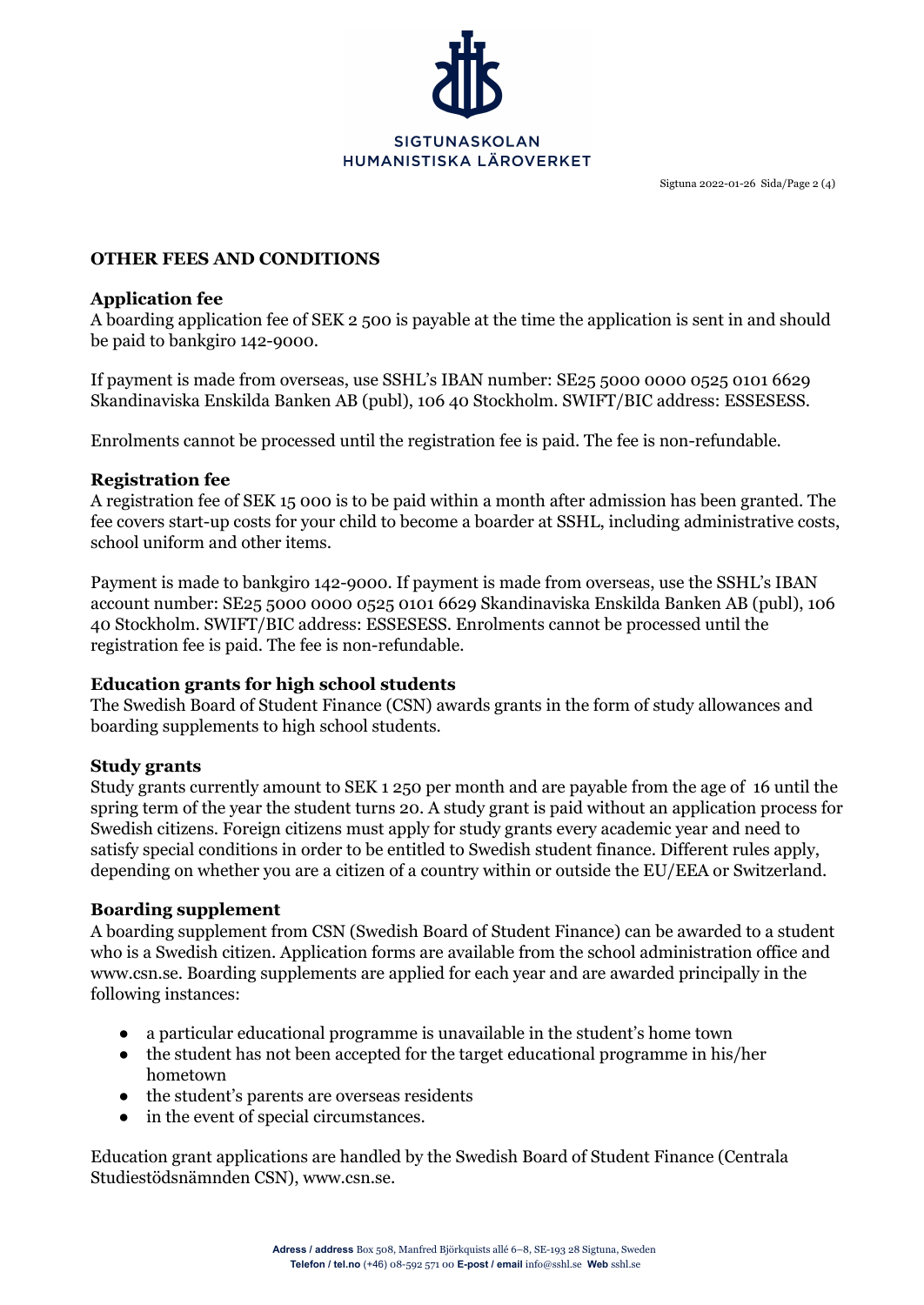

Sigtuna 2022-01-26 Sida/Page 3 (4)

## **Allowances for middle school students**

Child allowances are paid up to and including the quarter when students reach their 16th birthday.

Extended child allowances are paid from the quarter after the students have reached their 16th birthday. Extended child allowance is paid up to and including the time a student completes their middle school studies. The child allowance is paid out every month by The Swedish Social Insurance Agency (Försäkringskassan). Students who are Swedish citizens and have a parent/guardian who resides in Sweden are eligible to receive child allowance.

## **Scholarships**

Information regarding the availability of scholarships is presented in a separate document, which is available from the school or on www.sshl.se.

## **Study agreement**

Once a student has been formally admitted to the school by the SSHL Admissions Board, a study agreement is drawn up between the school and the student's parent(s)/guardian to be signed. The agreement is sent out after admission has been granted.

#### **Insurance**

The school has a collective/group insurance which covers accidental injuries during school time, free time and holidays. For boarding students, the school has a householder's comprehensive insurance cover, which applies to those students who are not already covered by a householder's insurance. This insurance also includes travel insurance coverage for those students who are covered by a national social insurance in the Nordic countries.

Overseas citizens must arrange for their own medical and travel insurance.

## **Invoicing**

School fees are invoiced twice per academic year. Payment for the autumn term should be received by Sigtunaskolan Humanistiska Läroverket by July 31st and for the spring term by November 30th.

Overdue payments will be subject to penalty interest charges. If a payment is not made, collection procedures will be pursued on behalf of SSHL by the debt collection agency Intrum.

## **IB examination fee**

An examination fee, charged by the International Baccalaureate Organization IBO, will be added to the invoice for the spring term fees for diploma students in grade 12.

#### **Personal expenses**

Parents/guardians or students themselves are responsible for personal expenses or expenditures in school, which are not included in the school fees.

#### **Other expenses**

Expenses for the following activities/eventualities will be paid in advance by the school and later debited to parents/guardians: participation in some courses and activities organized by the extracurricular department that are not included in the school fee, emergency visits to a doctor and ensuing expenses.